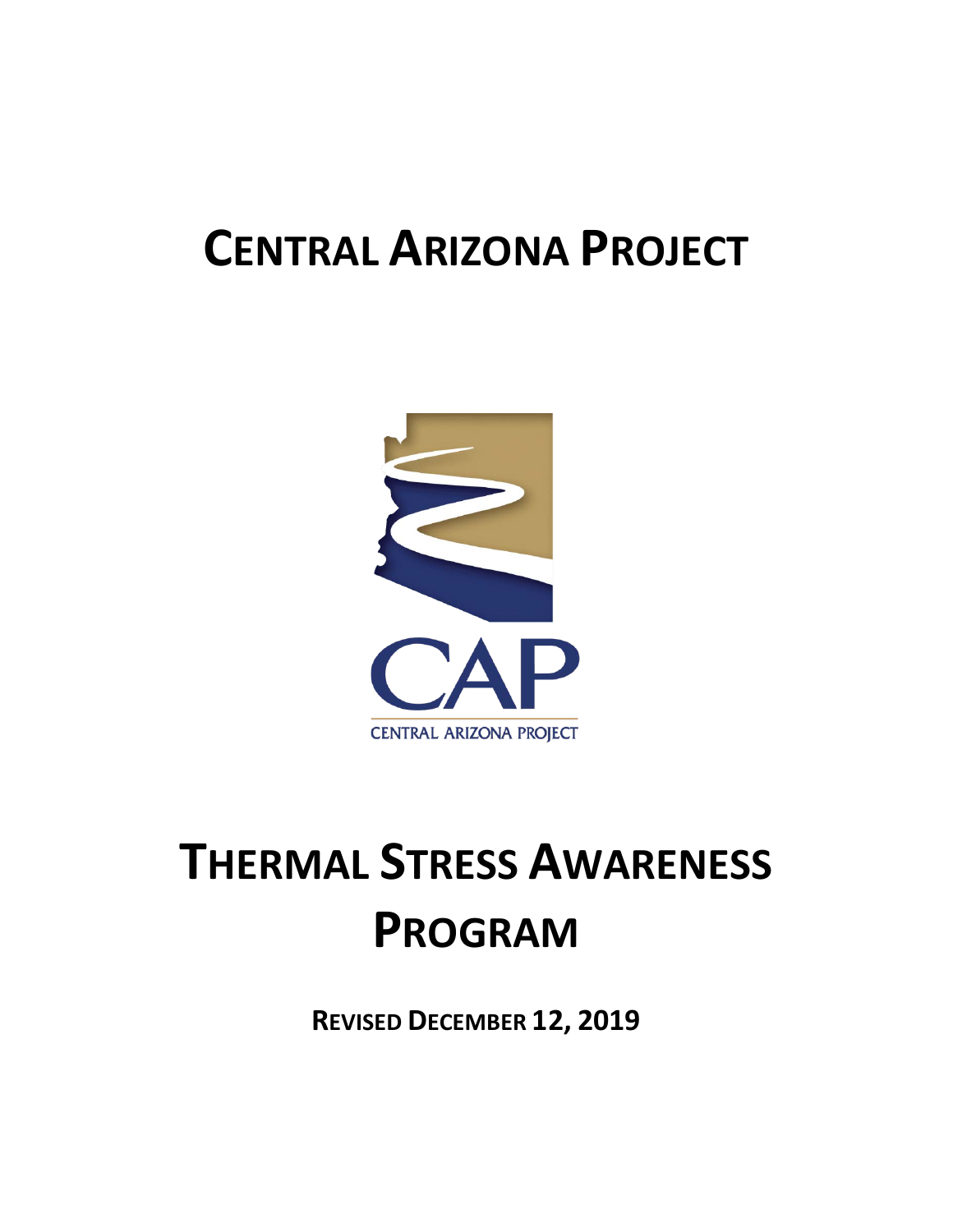### **SUMMARY – QUICK FACTS**

- It normally takes between five to seven days to acclimate to working in a hot environment, but it can take as long as three weeks.
- During this acclimation period, employee's awareness about their body's reaction to heat stress should be heightened.



- Your body does not respond with a "thirst sensation" until more than 2 percent of body weight is lost.
- When performing strenuous activities, the body can lose up to 1  $\frac{1}{2}$  quarts of perspiration (sweat) per hour.
- During heavy sweating, it is necessary to drink 10 to 12 ounces of water every 20 to 30 minutes.
- Drinks containing 40 to 80 grams of sugar and 0.5 to 0.7 grams of sodium per liter can be beneficial.
- Urine color darker than a "pale yellow" is an indication of dehydration.
- CAP will issue a Heat-Alert to help identify those periods of heightened probabilities to heat stress.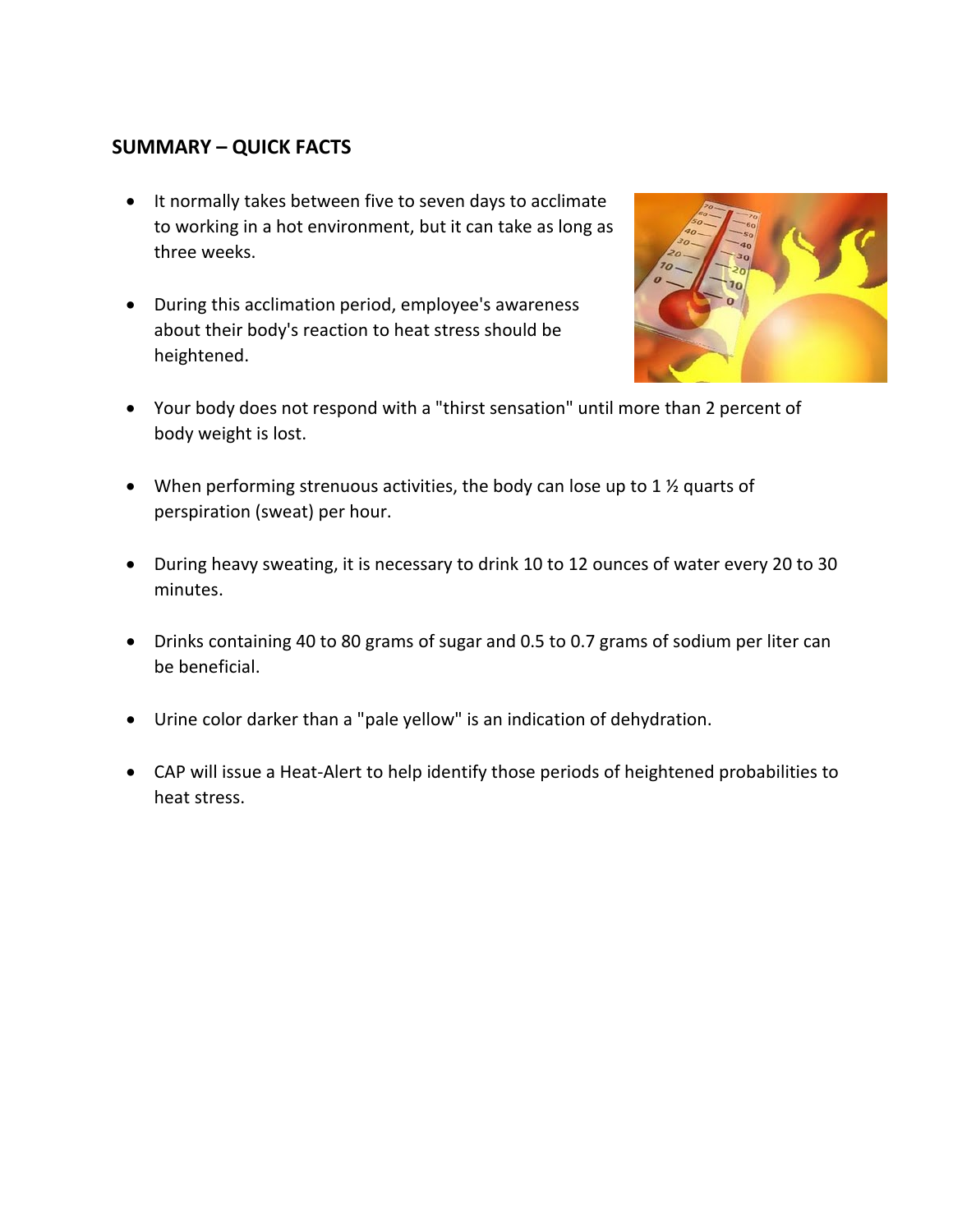## **CENTRAL ARIZONA PROJECT** THERMAL STRESS AWARENESS GUIDE

|     | Page |
|-----|------|
| 1.0 |      |
| 2.0 |      |
| 3.0 |      |
| 4.0 |      |
| 5.0 |      |
| 6.0 | 8    |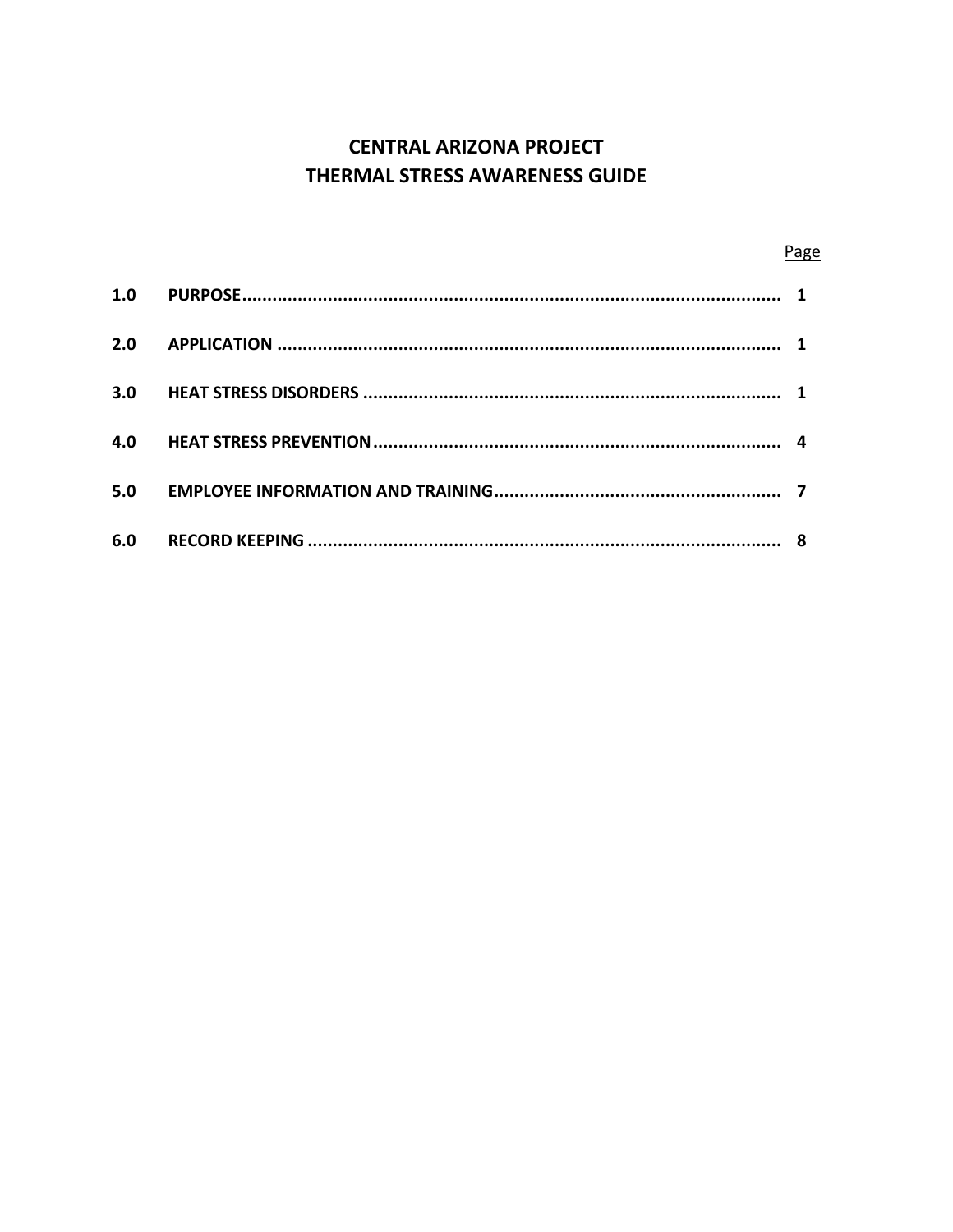#### **1.0 PURPOSE**



Central Arizona Project (CAP) employees may be exposed to significant sources of heat stress through their work activities. Procedures in this guide can apply to all employees performing work in hot environments within or on CAP facilities or properties.

This Thermal Stress Awareness Guide is intended to provide employees with the information and

guidance necessary to prevent work-related heat injuries and illnesses. The various components of the guide are to be a resource to all CAP employees to ensure that we continue to offer a safe and healthy work environment.

#### **2.0 APPLICATION OF GUIDE**

All work activities conducted by CAP employees in hot environments will be evaluated by all involved to determine if the environment could have a heat component, which could create a risk for thermal stress. Where a risk could be present, all involved will engage engineering controls and work practices controls, as well as acclimation and hydration efforts, to minimize the stresses of hot work places.

#### **3.0 HEAT STRESS DISORDERS**

Heat is generated in the body by muscle activity and metabolic functions and this heat increases as the workload increases. Heat from the work environment can decrease the body's ability to eliminate this metabolic heat. Environmental heat includes air temperature, direct sun exposure, air velocity, humidity, and radiant heat (running motors, reflected heat from buildings and water, hot metal surfaces, etc.). Working in a hot environment can pose special hazards to the health and safety of employees, including heat-related fatigue and actual illness. Heat increases the potential for accidents due to sweat in the eyes, slippery hands, fogged glasses, irritability, impaired judgment, or slower physical and mental reaction.

- **3.1 The Five Heat-Related Illnesses**: There are five major categories of heat related illness:
	- **3.1.1 Heat Stroke** Heat stroke is the most serious heat-related illness. It is always life-threatening because a person's temperature is so high it can cause brain damage and/or organ failure. It is caused by dehydration and the failure of the body's temperature regulating mechanisms.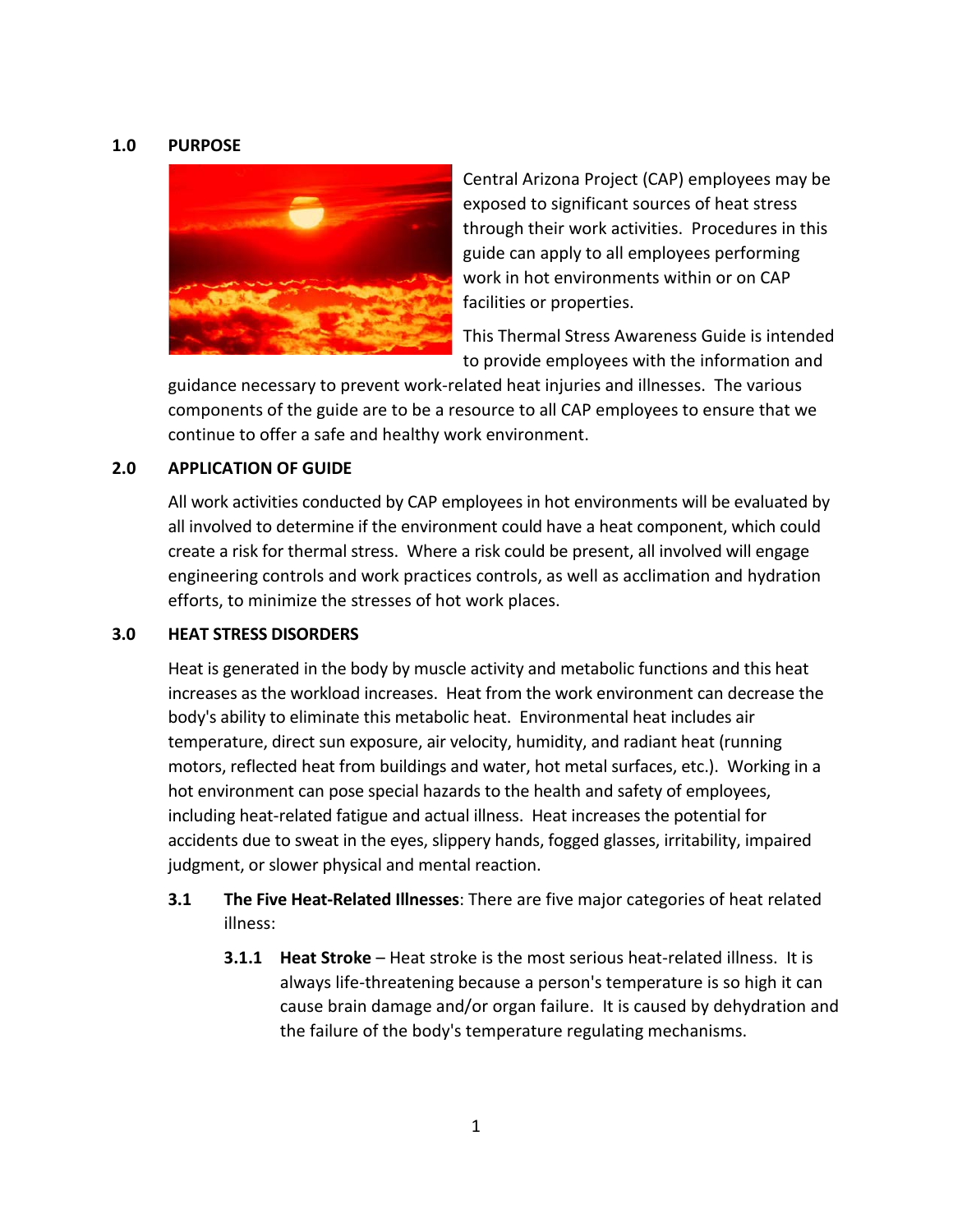Heat stroke symptoms usually include:

- Core temperature over 105° F
- Hot, dry skin (may be mottled, red or bluish)
- Mental confusion, loss of consciousness, and/or
- Convulsions or coma

Treatment for heat stroke includes:

- Call for help immediately. Medical treatment is imperative to prevent permanent injury to the brain and other vital organs.
- Remove the victim from the heat and/or sun.
- Immediately start cooling victim with ice packs, cool water, cool compresses, (never put ice directly on the skin), and increasing air movement (fans).
- Do not give the victim anything to drink, especially tea, coffee, or alcoholic beverages.
- Never give anything by mouth to someone who is unconscious.
- **3.1.2 Heat Exhaustion** Heat exhaustion is caused by the loss of body fluid and salt from sweating, decreased blood circulation to the brain and organs, or both. It is caused when a person does not take in enough water, electrolytes, or both. It is less serious than heat stroke, but can become serious and lead to heat stroke if not treated.

Symptoms usually include:

- Clammy, pale or flushed moist skin
- Extreme fatigue, headache, nausea
- Rapid pulse and low blood pressure
- Oral temperature that is normal or only slightly elevated

#### Treatment:

- Remove the victim to a cooler area and give them water as they desire (but never any liquids with caffeine or alcohol). "Sports" drinks may be consumed if desired, or slightly-salted water (only if not on a restricted diet). "Slightly-salted" means ¼ teaspoon or less of salt per gallon of water.
- Have the victim rest with their feet slightly elevated.
- Cool the body with ice packs (never place ice directly on the skin) or cool water if needed.
- Fanning the body to increase evaporation of sweat or water can help.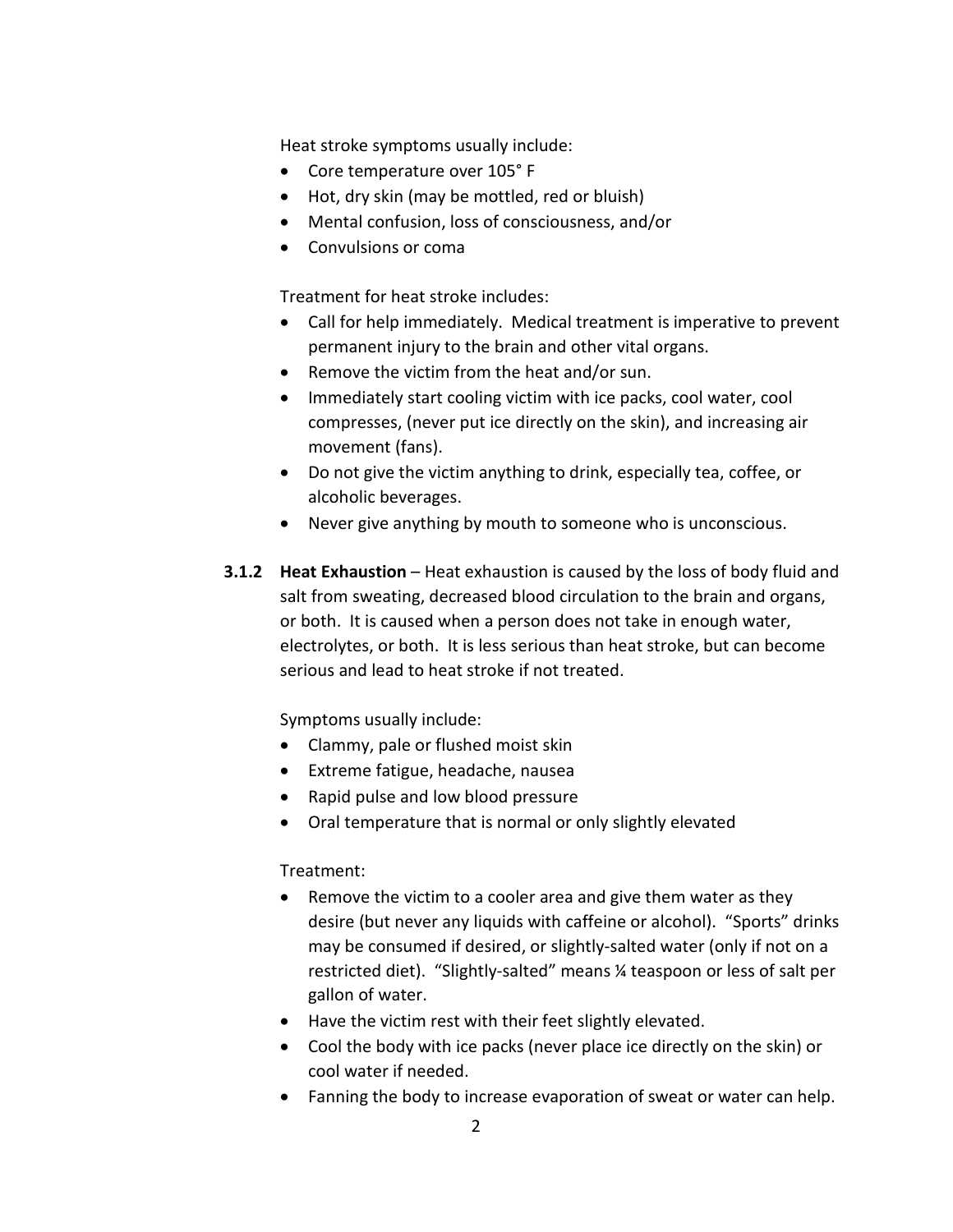- If the victim becomes unresponsive or unconscious, call for help immediately and arrange for emergency response
- Some cases of heat exhaustion may take several days or longer for full recovery and the person will continue to be a higher risk of heat stress illnesses after experiencing heat exhaustion
- **3.1.3 Heat Cramps** Heat cramps are painful spasms of the working muscles of workers who are drinking large quantities of water, but have some salt depletion. The cramps may occur during or after working hours and are usually relieved by drinking slightly-salted water (approximately ¼ teaspoon of salt per gallon of water).

Symptoms usually include:

• Painful spasms of muscles used during work (usually arms, legs, or abdomen).

Treatment:

- Drink slightly-salted water or "sports" drinks (unless on medical restriction). Use adequate salt amount during meals.
- **3.1.4 Heat Syncope / Fainting** Syncope / fainting may occur in workers who are not acclimated and stand still in the heat. Blood normally circulated to the heart and brain is sent to the skin for cooling, and pools in the enlarged blood vessels in the skin and in the lower part of the body. It may be prevented by moving around, assuming no other complications occur.

Symptoms usually include:

• Fainting or becoming dizzy while standing in the heat.

Treatment:

- Remove the victim to a cooler area.
- Allow them to drink water.
- Recovery should be prompt.
- Consult a physician if the condition persists

#### **3.1.5 Heat Rash** (prickly heat),

Symptoms Usually Include: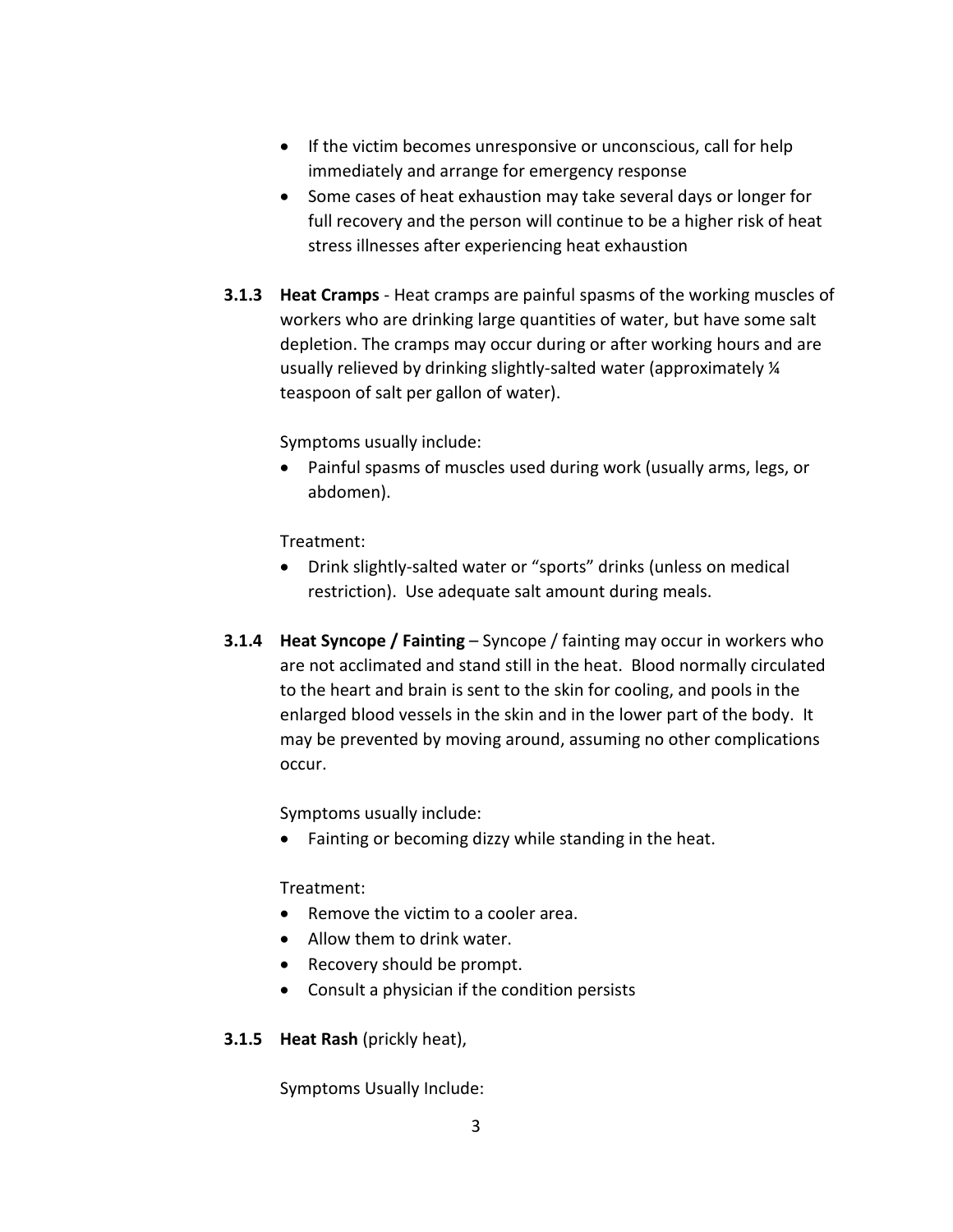- "Prickly heat" or "miliaria" may occur in humid environments where sweat is not easily removed from the skin by evaporation.
- The sweat ducts become plugged, become inflamed, and a rash develops. Infection is a possibility.
- When extensive or complicated by infection, heat rash can be so uncomfortable that it impedes a person's performance or even results in a temporary total disability.

Treatment:

- Includes cooling and drying the skin and avoiding conditions that cause sweating.
- If infection develops, have it treated by a physician.

#### **4.0 HEAT STRESS PREVENTION**

Heat related illnesses can be prevented through a number of means, including acclimation, proper hydration, electrolyte and salt replacement, and engineering and work practices controls.

**4.1 Acclimation:** Acclimation is a process by which a person's body adjusts to the hot environment over a period of time, usually five to seven days according to OSHA. However, the process may take up to three weeks, depending on the individual and their work environment. According to the American Industrial Hygiene Association, the process requires a consistent work level for at least two hours each day during the acclimation period in order for a worker to become acclimated. Mere exposure to heat does not acclimate someone, nor does acclimation at one heat stress level confer resistance to heat stress at a higher temperature or more vigorous work load.

The allowable heat load exposure for an un-acclimated worker is several degrees lower than that of someone who is fully acclimated. This can be of issue for new CAP employees, who may not be used to Arizona's extreme weather. People who are not sufficiently acclimated to the heat may experience heat fatigue resulting in a decline in performance, coordination, or alertness. They may also become irritable or depressed. This can be prevented through gradual adjustment to the new hot environment. People in good physical condition tend to acclimate better because their cardiovascular systems respond better, allowing their body to more easily adjust to the hot environment.

It is the supervisor's responsibility to be aware of and accommodate for this adjustment period in the manner that work is assigned / scheduled and allow for a reasonable amount of rest periods, according to individual requirements, and to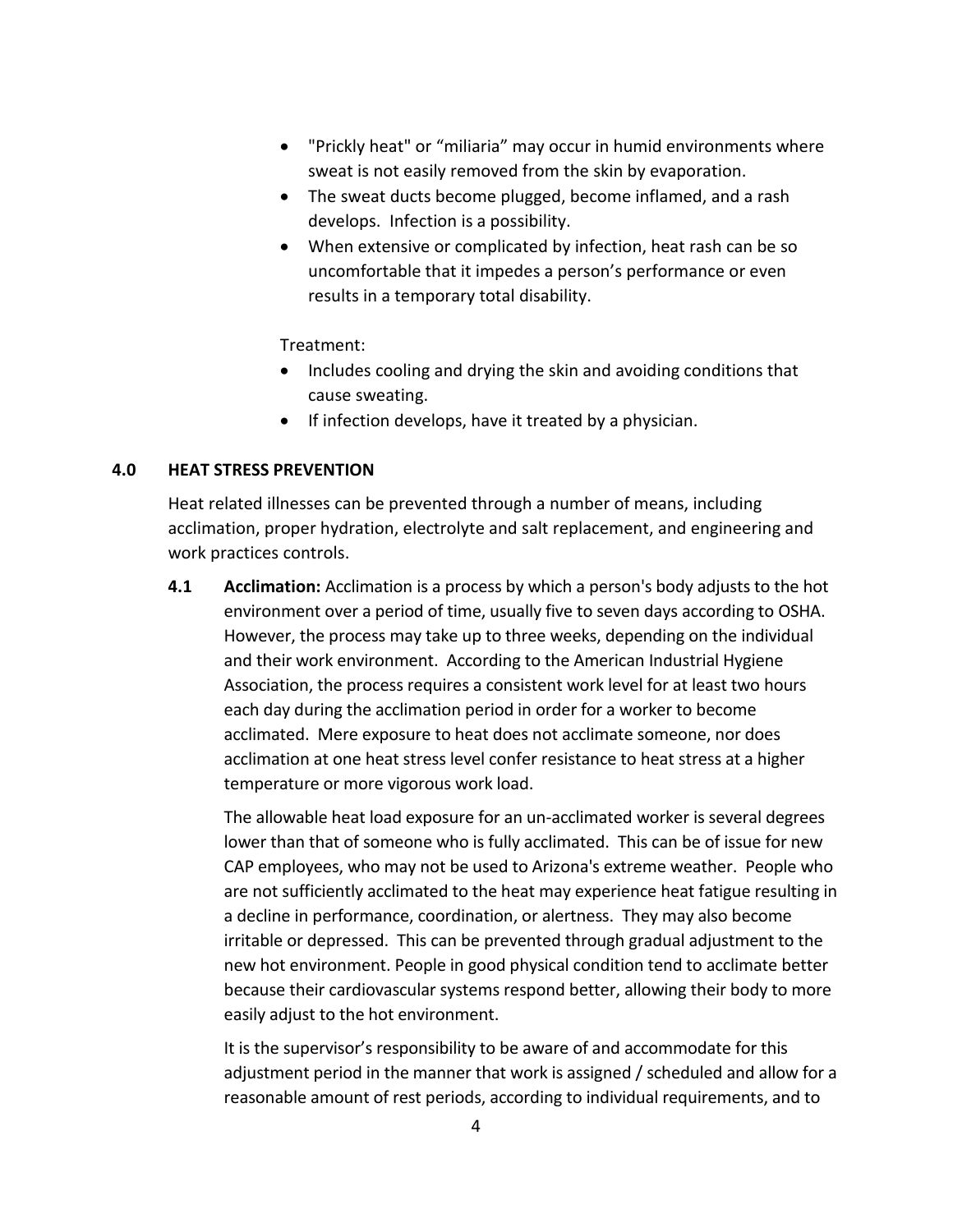allow a re-acclimation period after an absence from work of a week or more or if the person is returning to work from an illness.

**4.2 Hydration:** Thirst is a mechanism the body uses to signal the need for water replacement. In sedentary, non-heat stress conditions, drinking to quench thirst adequately regulates body hydration. However, in heavy work heat stress conditions, thirst sensation lags behind the actual need for water. The body does



not typically respond with thirst until more than two percent of body weight is lost. If a person in heavy work/heat stress conditions only drinks to quench their thirst, water intake will significantly lag behind water loss for up to several hours after heat stress conditions cease.

Because of this, dehydration is a major factor in most heat disorders. The average body loses approximately 2½ quarts of sweat a day. When performing strenuous work, the body can lose up to 1½ quarts of sweat per hour. It is essential to drink more than is needed to satisfy thirst. It is necessary to drink 10-12 ounces of water every 20-30 minutes during heavy sweating.

Employees should be careful to consume a well-balanced diet and drink plenty of non-alcoholic beverages in the day preceding severe heat exposures. Employees should avoid diuretic drinks, including coffee, tea, commercially made fruit juices, energy drinks, and sodas because they take more water to remove them from your body. Just prior to work in a hot environment, drink as much as a halfliter of plain water. During work, employees should try to drink as much and as frequently as possible. Drinks containing 40 - 80 grams of sugar per liter and 0.5 to 0.7 grams of sodium per liter can be beneficial. Employees should be encouraged to rehydrate between work shifts.

Urine color is another indicator of hydration. The normal color for urine should be a pale yellow. Anything darker than this is an indication of dehydration. Certain medicines and vitamins may cause the color of the urine to change. If any of these have been taken, this basic color test is unreliable.

**4.3 Electrolyte and Salt Replacement:** Sweat not only eliminates water from the body, but salt (sodium chloride) and other electrolytes (sodium, potassium, and magnesium) too. The body needs a certain amount of salt to function properly, but salt tablets are not recommended because of stomach irritation, nausea, and vomiting. Employees should drink normal water throughout the day, but may drink an electrolyte solution such as Gatorade after working in a hot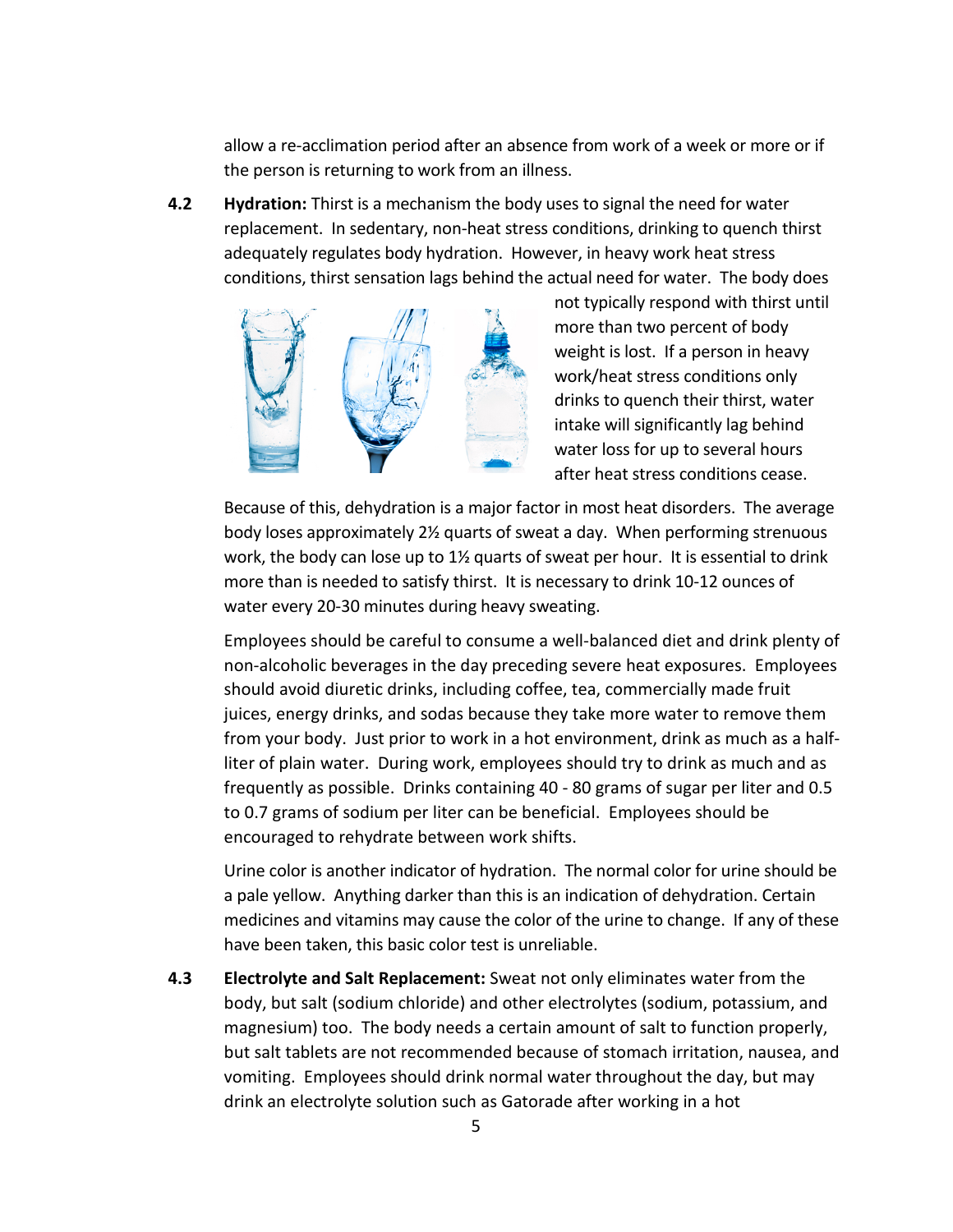environment, if desired. Normally, eating a good breakfast and lunch will provide adequate salt intake during a hot workday. Individuals on a salt restricted diet or those persons being treated for high blood pressure or heart problems must NOT try to replace salt without the advice of their physician.

- **4.4 Engineering Controls:** Engineering controls can include any of the following:
	- Ventilation general ventilation to dilute hot air with cooler air from outside an enclosure.
	- Evaporative Coolers air cooling by use of portable evaporative coolers to significantly reduce heat loads.
	- Air Conditioning air conditioning that provides much cooler air and increased capacity for evaporative cooling.
	- Cool Break Area a cooled or air conditioned rest room or trailer at the work site for employees to take a break.
	- Heat Barriers shielding or barriers between the worker and a heat source that can significantly improve heat stress as long as the barrier does not interfere with air flow.

#### **4.5 Work Practice Controls:** Work practice controls can include any of the following:

- Modified Work Schedule scheduling work for earlier in the workday such as starting work at 4:00 a.m. to take advantage of the cooler morning temperatures, or, if possible, re-schedule the work to be done in October through April.
- Limit Exposure limiting the time (in hours) that the worker spends in the hot environment.
- Reduced Work Demands reducing the labor demands by increasing the number of workers.
- Tool and Equipment use of special tools such as power tools, hoists, and lifts, to ease the workload and decrease the workers' metabolic rate.
- Knowledge learning to recognize early signs and symptoms of heat illnesses and know how to administer first aid.
- Buddy System implementation of a "buddy-system" in which workers observe fellow workers for symptoms of heat intolerance.
- Adequate Cool Drinks providing adequate amounts of cool (50° to 59°F.) water near the work area and encourage drinking five to seven ounces of water every 15 to 20 minutes.
- **4.6 Impact of Protective Clothing:** Loose fitting clothes made of light cotton allow sweat to evaporate and transfer heat better than tight fitting synthetic fibers.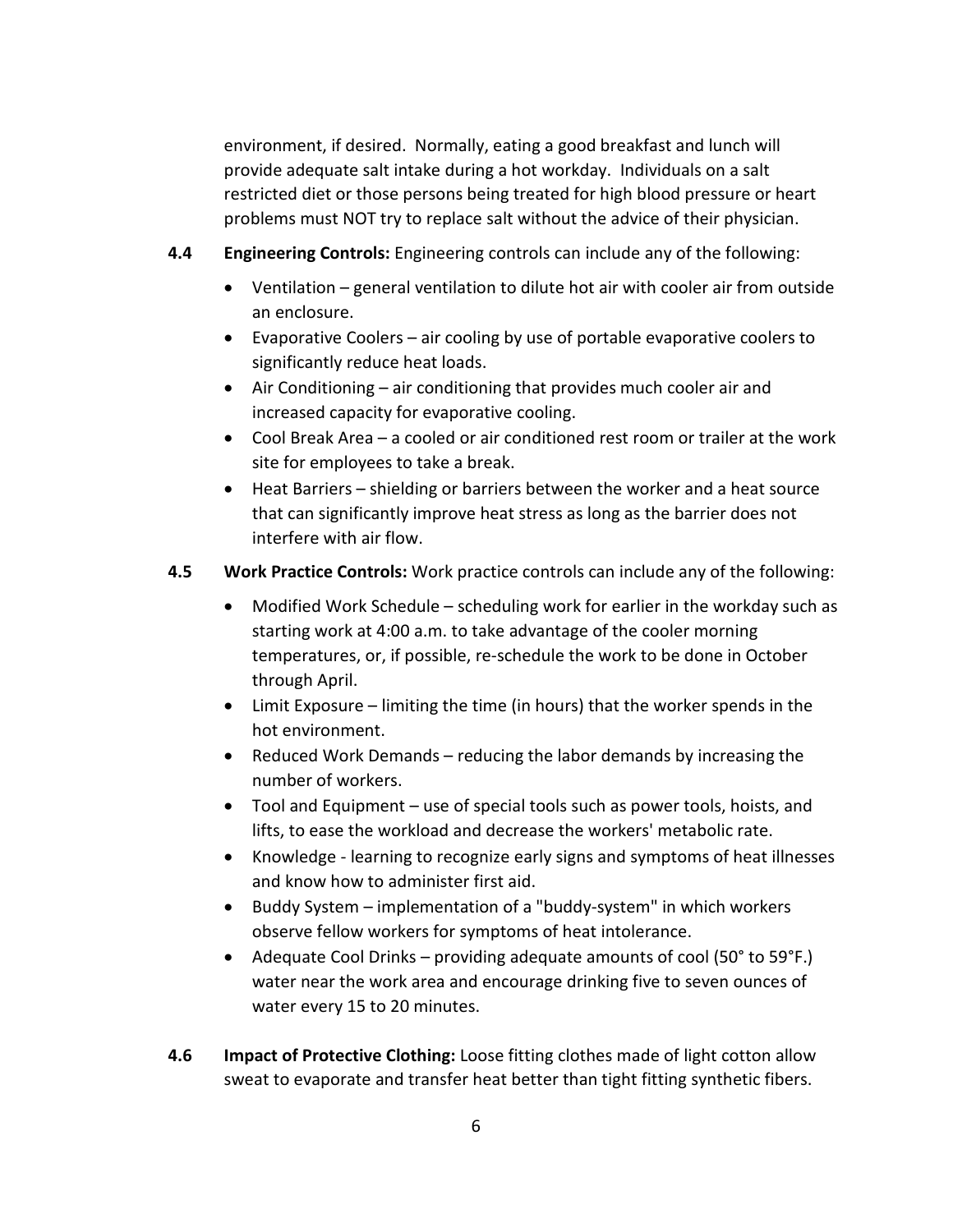Wear a hat to shade the head but ensure the hat has adequate ventilation of the head itself. A significant amount of heat can be dissipated from the head and, if the hat cannot ventilate this heat, it actually is more harmful than helpful.

If the work activities require the use of personal protective equipment such as chemical resistant gloves or Tyvek-type coveralls, this will inhibit the evaporative cooling effect of sweating. Special precautions need to be taken to ensure that employees do not over-heat due to this lack of evaporative cooling. When wearing these types of PPE, employees should consider more frequent breaks, during which the PPE should be removed (fully or partially), to allow evaporation of the sweat and provide for cooling of the body's core temperature. Drink "cooler" water (approximately 50°F. but not less than 40°F.) to assist in cooling the internal organs.

**4.7 Heat-Alerts:** A written Heat-Alert will be developed and implemented whenever the National Weather Service or other competent weather forecast service indicates a heat wave is likely to occur on the following day or days. At CAWCD,

a heat wave is indicated when the daily maximum temperature exceeds 110°F. or when the daily maximum temperature exceeds 100°F. and is 9° F. or more above the maximum reached on one or both of the previous two days.



*Example: If the temperature on Monday was 99°F. and on Tuesday it was 98°F. On Wednesday the temperature is forecast to be 108°F. CAWCD would declare a Heat-Alert as the temperature was above 100°F. and was 9°F. greater than the maximum on Monday.*

When a Heat-Alert is issued by the EH&S Department, the following actions should be taken:

- EH&S Department will prepare and distribute a written Hazard Alert indicating that a Heat-Alert is declared for CAP.
- CAP employees are responsible to limit their exposures to heat stress in compliance with this Thermal Stress Awareness Guide.

#### **5.0 EMPLOYEE INFORMATION AND TRAINING**

All employees that will be potentially exposed to extreme heat should be trained prior to exposure. Refresher training should occur regularly thereafter, preferably annually; more often if the need arises. Training of employees should cover the following topics:

• Heat stress hazards.